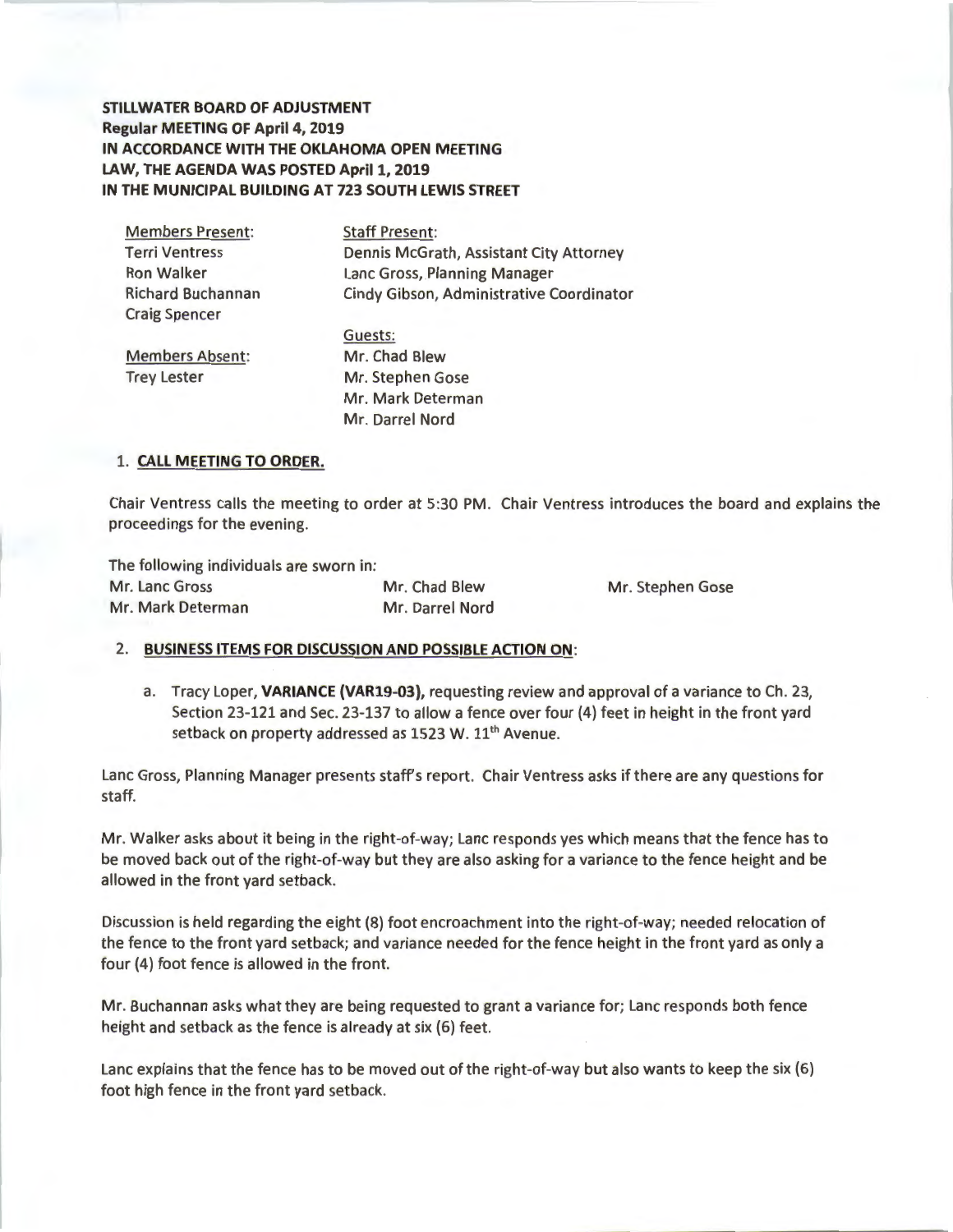Chair Ventress asks if there are any more questions; none respond. Chair Ventress opens the public hearing. Chair Ventress asks if there is anyone that wishes to speak in favor of this item; none respond . Chair Ventress asks if there is anyone that wishes to speak in opposition of this item; none respond. Chair Ventress closes the public hearing and asks for alternatives.

Lanc presents alternatives, which are:

- 1. Find that each of the criteria for approval of the request are met. The Board will explain how each criteria are met in order to approve the variance(s).
- 2. Find that each of the criteria for approval of the request are met by imposing modifications or conditions to ensure that the criteria are met. The Board will explain how the criteria are met to grant partial, conditional, or modified approval of the variance(s).
- 3. Find that one or more of the criteria for approval of the request are not met and deny the request.
- 4. Table the discussion to a certain date to allow for additional information to be presented.

Mr. Buchannan comments about this being on a corner lot so it's a challenge for putting up a fence.

Chair Ventress comments about the fence sticking out like a sore thumb; there are other fences in this area but nothing similar on Pine.

Mr. Walker talks about the differences in the setbacks. Lane explains that the front yard setback in RSS is 20 feet and side yard is 5 feet. Mr. Walker comments about it being more helpful to have a drawing in the packet and is having difficulty following the applicant's letter.

Board comments about no one being present to talk in favor or in opposition so not for sure what the neighbors think about it; not able to follow the applicant's explanation; not able to find an peculiarity to the property even with it being a corner lot; fence being moved out of the right-of-way then granting the variance to allow the six (6) foot fence; fence being moved out of right-of-way could make it less intrusive or an eye-sore; and not being in support of the request when looking at the front door of the house to the south of this one.

# **Mr. Walker moved, Mr. Spencer seconded to deny the request.**

| <b>Roll Call:</b> | Ventress | Lester | Walker | <b>Buchanan</b> | Spencer |
|-------------------|----------|--------|--------|-----------------|---------|
|                   | Yes      | Absent | Yes    | Yes             | Yes     |

Time: 21 Minutes

b. Sixes, LLC, **VARIANCE (VAR19-0S),** requesting review and granting of a variance to Ch. 23, Section 23-8(a)(l) and (3) regarding easements and dedications at property addressed as 423 S. Gray Street in the Residential Two-Family & Multi-Family (RTM) district.

Lane Gross, Planning Manager presents staff's report. Chair Ventress asks if there are any questions for staff.

Discussion is held that there are no electric lines or equipment in the easement; the easement is under a Closing request to the City Council; no information on why it was a ten (10) foot easement with nothing in it; staff will be at the City Council meeting to introduce and sponsor the item; and if the Board of Adjustment approved the request but City Council doesn't approve the closing then staff will have to go to District Court to overturn the Board of Adjustment's action.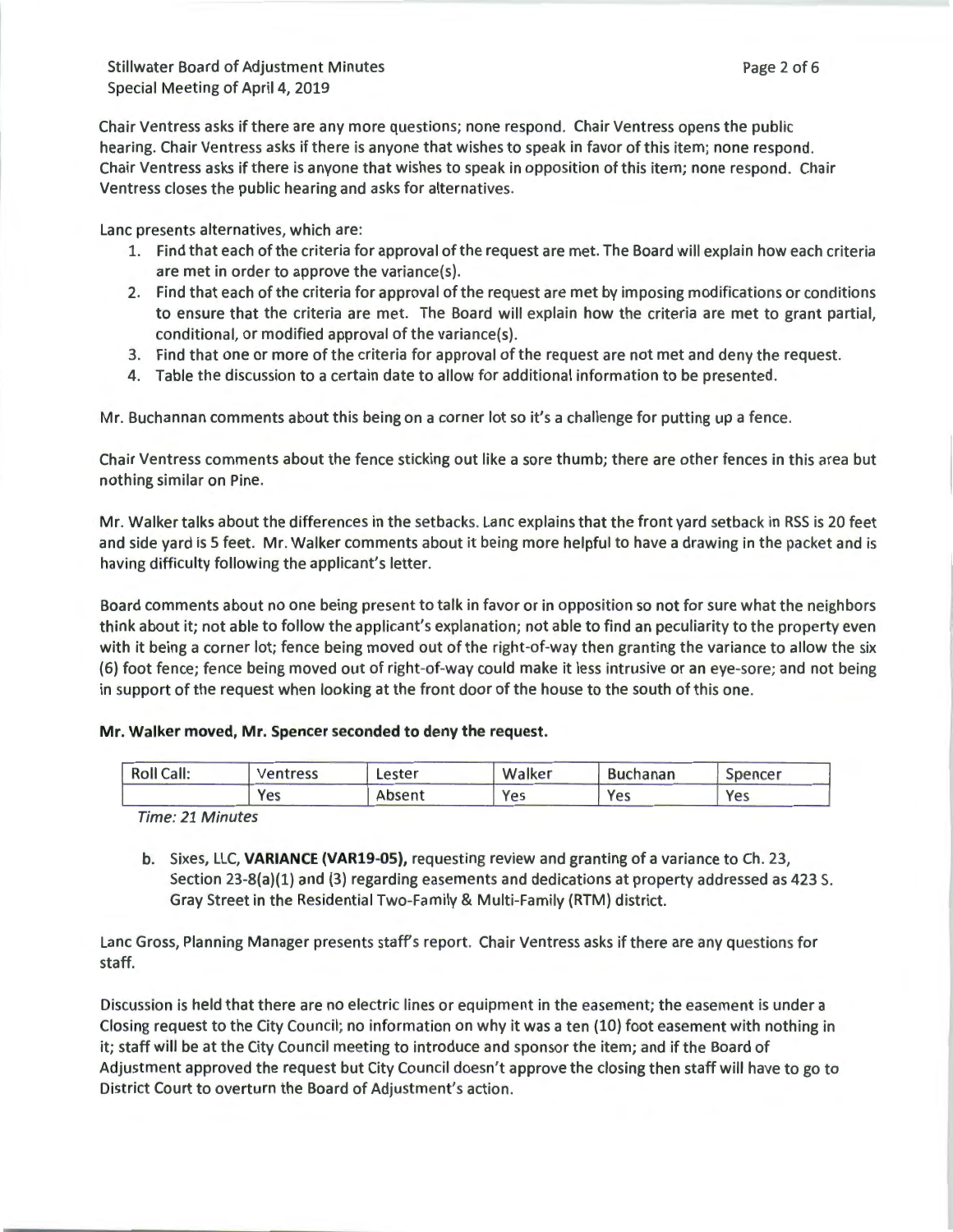Chair Ventress asks if there any other questions for staff; none respond. Chair Ventress opens the public hearing. Chair Ventress asks if there is anyone that wishes to speak in favor of this item.

Mr. Stephen Gose of Gose & Associates, 113 E.  $8<sup>th</sup>$  Avenue comes to speak on the following:

- Here representing the applicant
- They want to start construction now rather than later in May
- Wants to meet the building deadline for August occupancy
- Only an electric easement so there were no other utilities in this easement
- SEU has reviewed the closing and has no issues with the request

Chair Ventress asks if there are any questions for Mr. Gose; none respond. Chair Ventress asks if there is anyone else that wishes to speak in favor of this item .

Mr. Darrel Nord comes to speak, not in opposition, but to ask questions about what impact this will have on the small house he owns across the street; and much information has been provided that answers questions so he isn't in opposition of the request.

Chair Ventress asks if there is anyone else that wishes to speak in favor of this item; none respond . Chair Ventress asks if there is anyone that wishes to speak in opposition of this item; none respond. Chair Ventress closes the public hearing. Chair Ventress asks for alternatives.

Lanc presents alternatives, which are:

- 1. Find that each of the criteria for approval of the request is met. The Board will explain how each criterion is met in order to approve the variance(s).
- 2. Find that each of the criteria for approval of the request is met by imposing modifications or conditions to ensure that the criteria are met. The Board will explain how the criteria are met to grant partial, conditional, or modified approval of the variance(s).
- 3. Find that one or more of the criteria for approval of the request is not met and deny the request.
- 4. Table the discussion to a certain date to allow for additional information to be presented.

Chair Ventress asks for board discussion.

Mr. Spencer comments about this being a formality.

Mr. Walker comments about being able to support them starting earlier in order to help the builder and tenants.

Mr. Buchannan comments about not having an issue with it.

Mr. Spencer moved, Mr. Walker seconded to grant the variance based upon the letter of explanation from Gose and Associates.

| Call:<br>Roll | Ventress | .ester | Walker | <b>Buchanan</b> | opencer |
|---------------|----------|--------|--------|-----------------|---------|
|               | Yes      | Absent | Yes    | Yes             | Yes     |

Time: 12 Minutes

c. Chad Blew, VARIANCE {VAR19-06), requesting review and granting of a variance to Chapter 23, Section 23-121 for fence height and Sec. 23-137 for setbacks on property addressed as 2 Elmwood Circle in the Residential Single Family (RSS) district.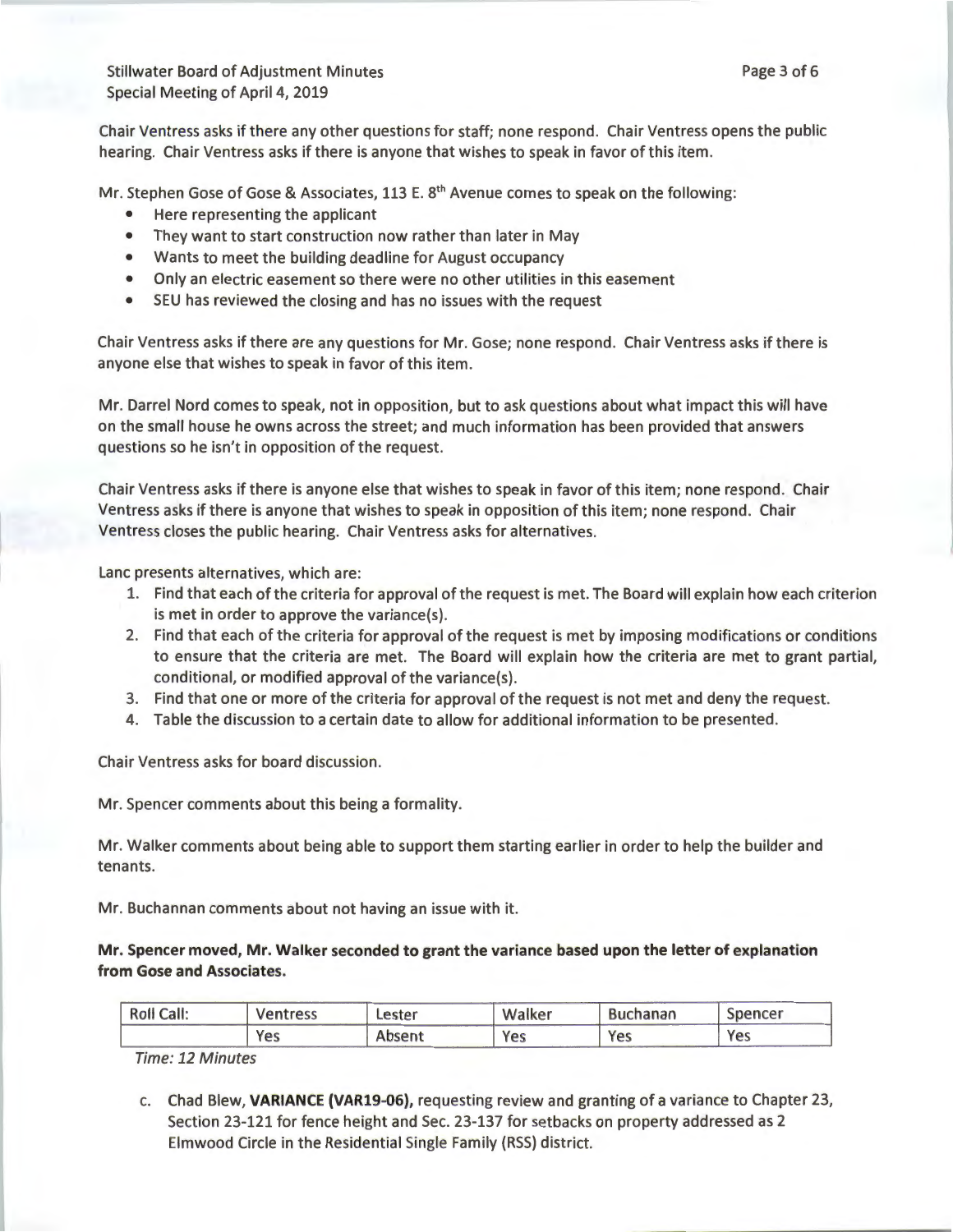Lanc Gross, Planning Manager presents staff's report.

Mr. Walker asks about the fence being all on the yard and not in the right-of-way; Lane confirms.

Chair Ventress asks if there are any more questions for staff; non respond. Chair Ventress asks if there is anyone that wishes to speak in favor of this item.

Mr. Chad Blew, 2 Elmwood Circle comes to speak on the following:

- Apologies because they had started building the fence before they realized they needed a permit
- Kids play outside in the pool during the summer
- Not going to do a privacy fence on the north side across the creek
- Putting up an eight (8) foot fence because its split level back yard so the yard slopes down as you go north
- Would like to have some privacy for the kids and family

Mr. Walker asks for Mr. Blew to explain the hardship. Mr. Blew responds by their desire is to have privacy for their kids; had already bought the material and fence is built so it would have to be cut down and loosing part of their back yard due to the creek which is eroding.

Chair Ventress asks if there are any questions for Mr. Blew; none respond. Chair Ventress asks if there is anyone else that wishes to speak in favor of this item; none respond. Chair Ventress asks if there is anyone that wishes to speak in opposition of this item.

Mr. Mark Determan, 19 Elmwood Circle comes to speak on the following:

- Most privacy fences in this area are 6 to 6 *Yi* feet tall
- Will look like a fortress when you drive around the area
- Talked to Chad and his neighbor with the eroding creek and some trees that need to be removed but couldn't come to an agreement with the other neighbor as she wanted to keep her trees
- Can't get the City to help fund fixing the creek and drainage issue
- No objection to the fence but the height of it
- Modifying your house is one thing but the fence should follow the ordinance
- Thinks that a 6 *Yi* to 7 *Yi* foot fence should be allowed
- When does the City draw the line that stops letting some people to do what they want

Chair Ventress asks for clarification of where Mr. Determan's house is located; Mr. Determan explains that he is in the northeast cul-de-sac.

Mr. Walker asks if he would find that a 6 *Yi* foot fence acceptable; Mr. Determan responds nothing higher than a seven foot fence such as his.

Chair Ventress asks if there are any more questions for Mr. Determan; none respond . Chair Ventress asks if there is anyone else that wishes to speak in opposition of this item; none respond. Chair Ventress closes the public hearing. Chair Ventress asks for alternatives.

Lanc presents alternatives, which are: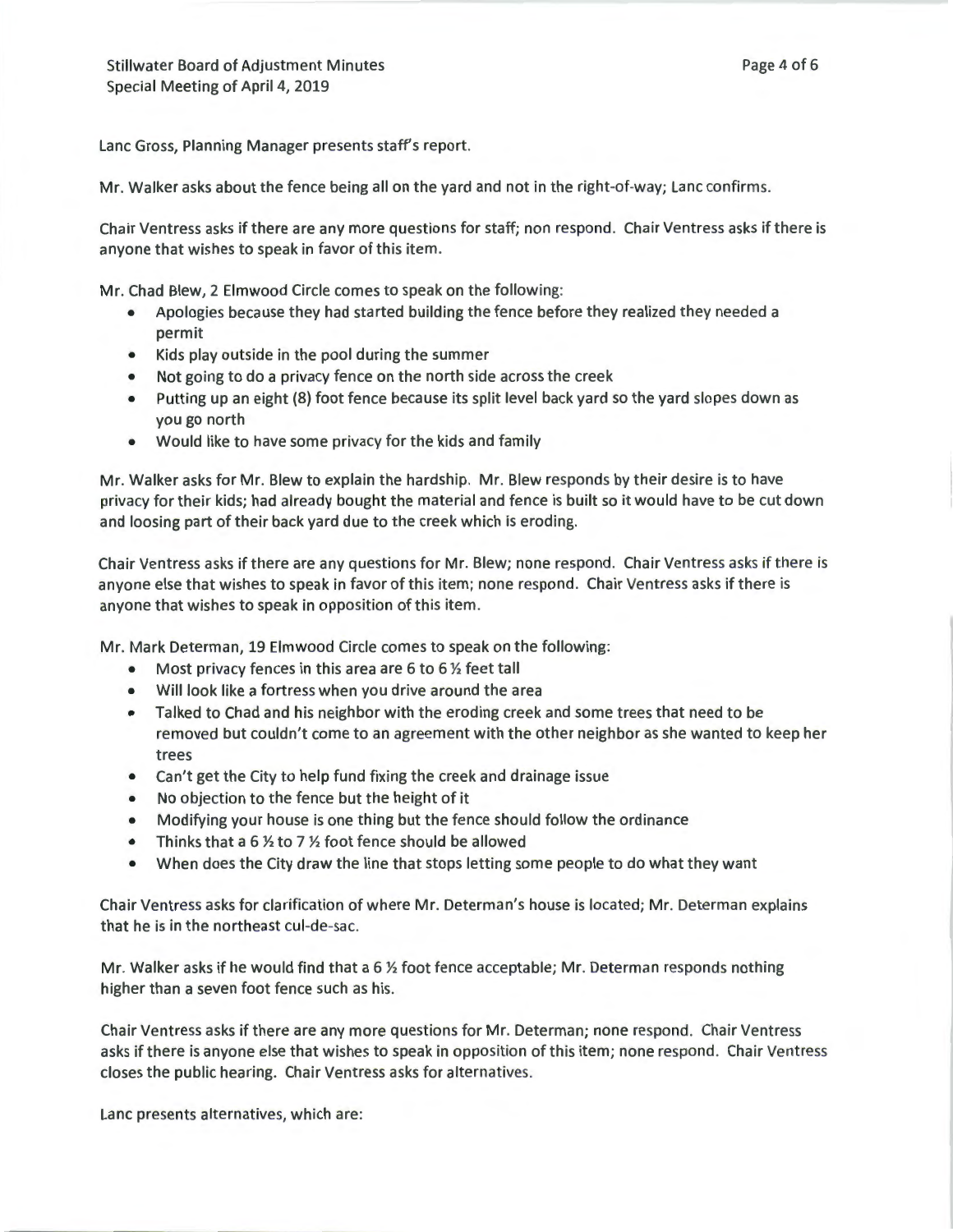- 1. Find that each of the criteria for approval of the request is met. The Board will explain how each criterion is met in order to approve the variance(s).
- 2. Find that each of the criteria for approval of the request is met by imposing modifications or conditions to ensure that the criteria are met. The Board will explain how the criteria are met to grant partial, conditional, or modified approval of the variance(s).
- 3. Find that one or more of the criteria for approval of the request is not met and deny the request.
- 4. Table the discussion to a certain date to allow for additional information to be presented.

Chair Ventress asks for Board discussion.

Board discussion is held regarding this neighborhood being a hidden gem; not finding the fence offensive; a lot of trees and greenery; the fall of the yard being more than 3 feet and very noticeable; the eight (8) fence would be the height of the fence all along the property line rather than the fence growing in height with the slope of the yard; the privacy fence will be on the west side just to the creek; the hardship being the loss of privacy in the backyard; and being of no etriment to the neighborhood or sight triangle.

Mr. Walker asks for Mr. Blew to return to the podium

Mr. Walker asks for Mr. Blew to confirm that the request is not for the whole west side of the property; Mr. Blew responds yes as they have no plans or desire to cross the creek. Mr. Walker asks if Mr. Blew's understanding is that the eight (8) foot is the maximum above the ground at any point; Mr. Blew responds yes.

Mr. Buchannan asks for clarification of how far north the fence will go; Mr. Blew responds that the privacy fence will go to just south of the creek and connect to the chain link. Chair Ventress asks if there are any more questions for Mr. Blew; none respond.

Mr. Spencer moved, Mr. Buchannan seconded to grant the variance to allow the eight (8) foot fence to the extent of shown on the drawing provided, just south of the creek, based on the criteria #1 the hardship being the loss of privacy within the backyard; criteria #2, peculiar because it has three front yard setbacks; criteria #3, there is no unnecessary hardship to the surrounding community that will impact sight line; and criteria #4 this is the minimum relief necessary to alleviate the hardship based on the fall of the yard.

| <b>Roll Call:</b> | Ventress | ∟ester | Walker | <b>Buchanan</b> | Spencer |
|-------------------|----------|--------|--------|-----------------|---------|
|                   | Yes      | Absent | Yes    | Yes             | Yes     |

Time: 29 Minutes

# 3. MEETING SUMMARY FOR DISCUSSION AND POSSIBLE ACTION:

a. Special Meeting Summary of February 14, 2019.

Chair Ventress asks if there are any changes and/or corrections; none respond.

Chair Ventress moved, Mr. Walker seconded to approve the special meeting summary of February 14, 2019 as presented.

| Roll Call: | <b>Ventress</b> | Lester | Walker | <b>Buchanan</b> | Spencer |
|------------|-----------------|--------|--------|-----------------|---------|
|            | Yes             | Absent | Yes    | Yes             | Yes     |

# 4. MISCELLANEOUS ITEMS FROM STAFF FOR DISCUSSION AND POSSIBLE ACTION: